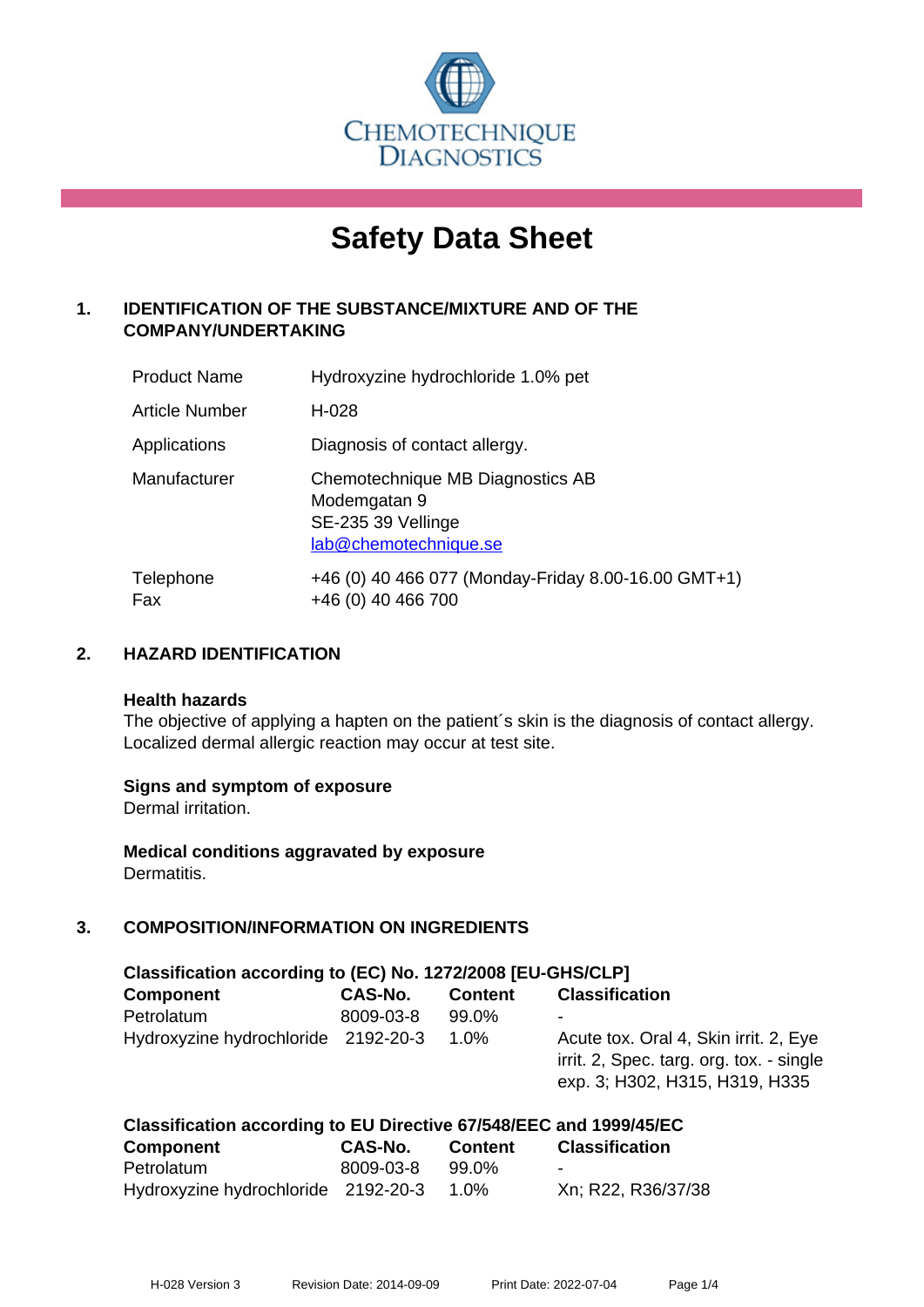## **4. FIRST AID MEASURES**

## **Emergency and first aid procedures**

Obtain medical attention.

# **5. FIRE-FIGHTING MEASURES\***

#### **Suitable extinguish media**

CO2, powder or water spray. Fight larger fires with water spray or alcohol resistant foam.

# **For safety reasons unsuitable extinguishing agents**

Water with full jet.

## **Special protective equipment for fire-fighters**

Wear self-contained respiratory protective device. Wear fully protective suit.

\*Data is shown for petrolatum only

# **6. ACCIDENTAL RELEASES MEASURES**

**Steps to be taken if material is released or spilled** Contain and place in a closed container.

# **7. HANDLING AND STORAGE**

**Precautions to be taken in handling and storage** Store dark at 5-8°C. Avoid extended exposure to light. FOR EXTERNAL USE ONLY.

# **8. EXPOSURE CONTROLS/PERSONAL PROTECTION**

**Respiratory protection** Not required.

**Ventilation** Local exhaust.

**Protective gloves** Disposal gloves.

**Eye protection** Not required with normal use.

## **Work/Hygienic practices**

Wash hands after each use.

## **9. PHYSICAL AND CHEMICAL PROPERTIES**

Appearance **Odour** 

Melting point\* 50-55° C Flash point\*  $>100^{\circ}$ C

Boiling point\* No data available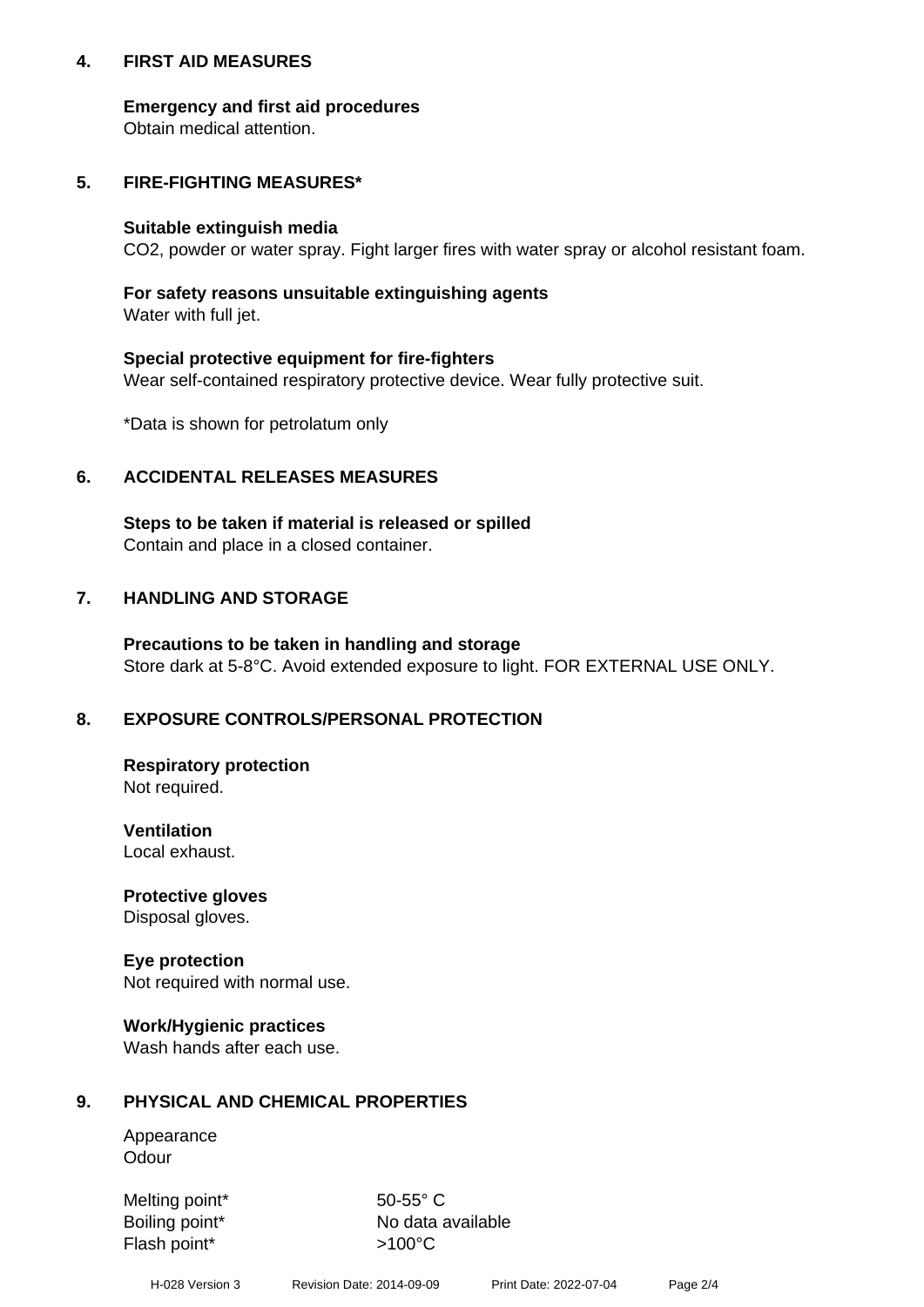Density\* No data available. Solubility in/Miscibility with Water\*

Self ignition\* Product does not self ignite. Danger of explosion\* Product does not present an explosion hazard. Insoluble

\*Data is shown for petrolatum only

# **10. STABILITY AND REACTIVITY**

#### **Incompability**

May react with strong oxidizing agents.

#### **Stability**

Stable at recommended storage conditions.

#### **Hazardous byproducts**

Combustion may generate CO, CO2 and other oxides.

**Hazardous polymerization**

Will not occur.

## **11. TOXICOLOGICAL INFORMATION**

No data available.

## **12. ECOLOGICAL INFORMATION**

No data available.

## **13. DISPOSAL CONSIDERATIONS**

#### **Waste disposal method**

Comply with federal, state/provincial and local regulation.

#### **14. TRANSPORT INFORMATION**

Not dangerous goods.

## **15. REGULATORY INFORMATION**

The classification is according to the latest editions of the EU lists, and extended by company and literature data.

## **16. OTHER INFORMATION**

#### **Text of H-statements and R-phrases mentioned in Section 3**

| Acute tox. Oral 4                     |                           | Acute toxicity, Oral (Category 4)       |          |  |
|---------------------------------------|---------------------------|-----------------------------------------|----------|--|
| Skin irrit. 2                         |                           | Skin irritation (Category 2)            |          |  |
| Eye irrit. 2                          |                           | Eye irritation (Category 2)             |          |  |
| Spec. targ. org. tox. - single exp. 3 |                           | Specific target organ toxicity - single |          |  |
| H-028 Version 3                       | Revision Date: 2014-09-09 | Print Date: 2022-07-04                  | Page 3/4 |  |